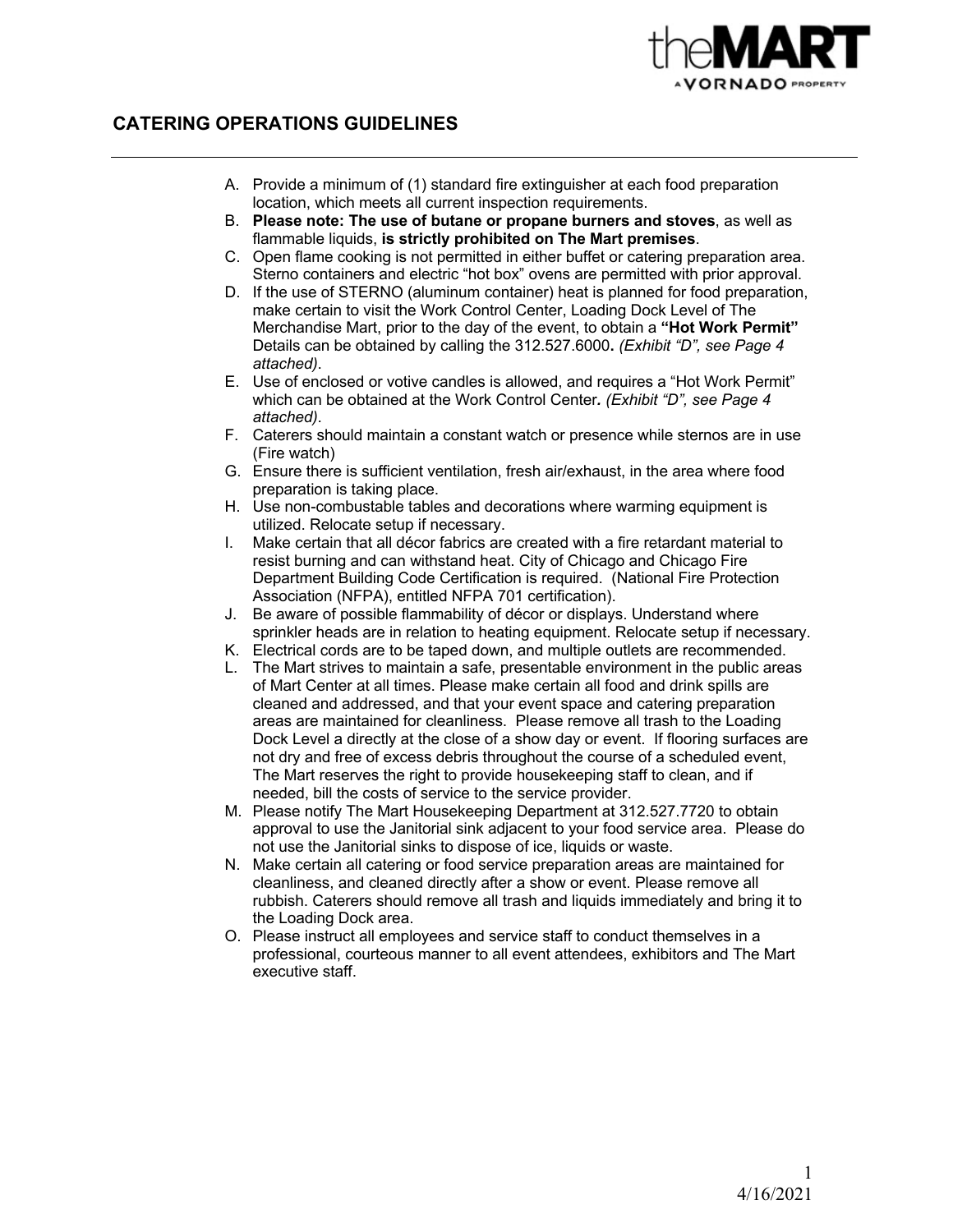

# **DOCK ACCESS & HOURS**

### **DOCK ACCESS**

**The Mart Security Department** 312.527.7700 **Loading Dock Office** 312.527.7559

#### **DOCK HOURS:**

Monday – Friday 8:00am-4:00pm Saturday 6:00am-2:00pm (Security present to allow delivery access, no dock staff present)

# **DIRECTIONS TO THE MART LOADING DOCK**

### **Coming from the Northwest**

Take I-90 East to I-94 into Chicago, heading south. Exit I-94 on Ohio Street, and turn right on Orleans Street at the first stoplight. Turn right on Hubbard to Kingsbury, and then turn left. Kingsbury dead-ends into Kinzie Street. Turns left, at the stop sign, and then turn right into The Mart Loading Dock.

### **Coming from the Southeast**

Take I-94 to Chicago, heading north. Exit I-94 on Ohio Street, and turn right on Orleans Street at the first stoplight. Turn right on Hubbard to Kingsbury, and then turn left. Kingsbury dead-ends into Kinzie Street. Turn left for The Mart Loading Dock and at the stop sign; turn right into The Mart Loading Dock.

#### **Coming from the Southwest**

Take I-80 to Chicago, to I-55 North. Follow I-55 to I-94 North. Exit I-94 on Ohio Street; turn right on Orleans Street at the first stoplight. Turn right on Hubbard to Kingsbury, and then turn left. Kingsbury dead-ends into Kinzie Street. Turn left for The Mart Loading Dock and at the stop sign; turn right into The Mart Loading Dock.

#### **Coming from the North**

Take I-94 South to Chicago. Exit I-94 on Ohio Street, and turn right on Orleans Street at the first stoplight. Turn right on Hubbard to Kingsbury, and then turn left. Kingsbury dead-ends into Kinzie Street. Turn left for The Mart Loading Dock and at the stop sign; turn right into The Mart Loading Dock.

#### **Coming from the West**

Take I-290 West to Chicago. Exit I-94 North. Follow I-94 to the Ohio Street exit, and turn right on Orleans Street at the first stoplight. Turn right on Hubbard to Kingsbury, and then turn left. Kingsbury dead-ends into Kinzie Street. Turn left for The Mart Loading Dock and at the stop sign; turn right into The Mart Loading Dock.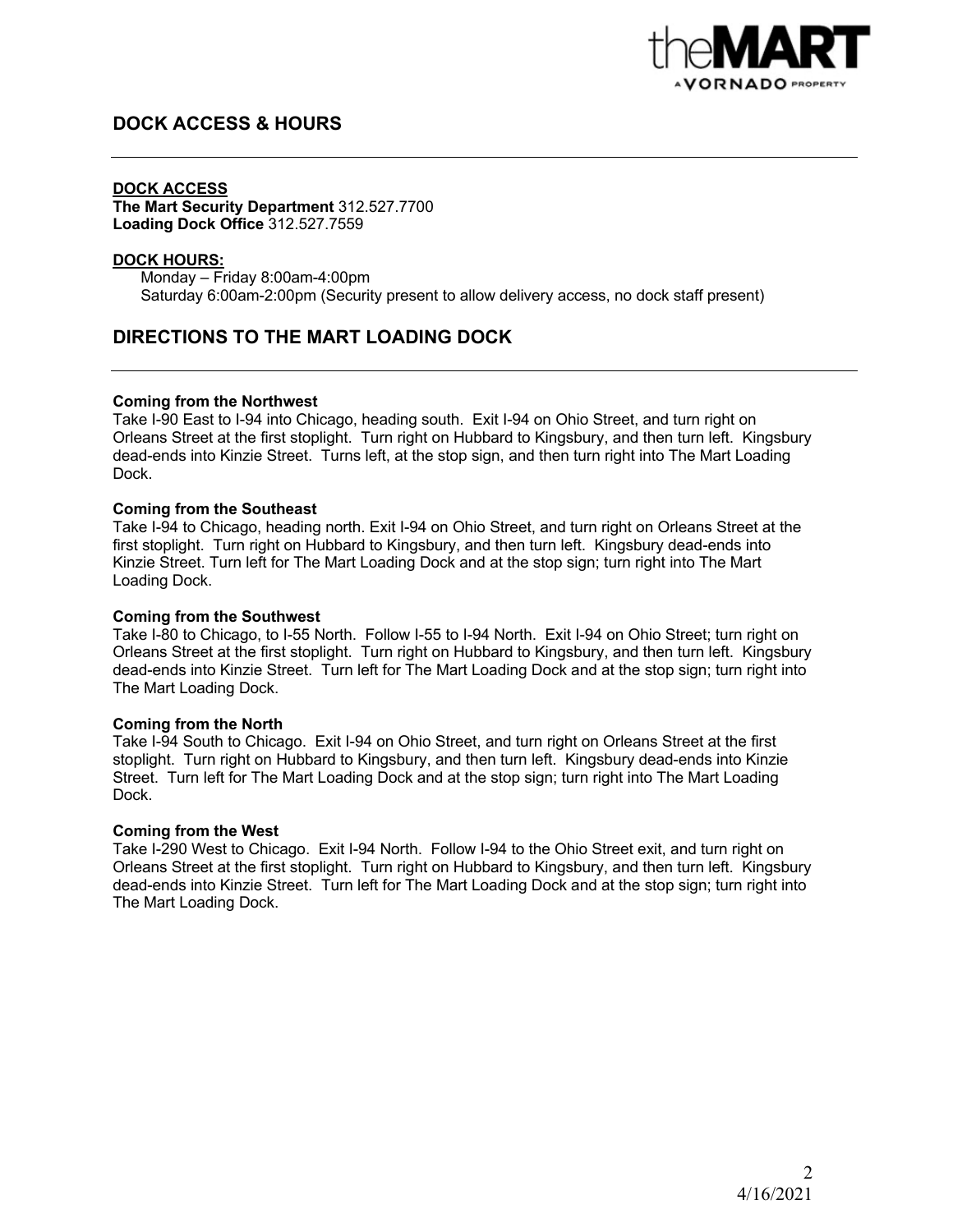

## **PARKING**

#### **DOCK PARKING**

Caterers may leave their vehicles on The Mart Dock for 30 MINUTES ONLY while loading/unloading. Vehicles left for longer than 30 minutes will be towed. Please direct your staff to nearby parking lots for hourly parking.

### **NEARBY PARKING GARAGES**

**MartParc Wells Facility:** Corner of Kinzie and Wells Streets **MartParc Orleans Facility:** Corner of Orleans and Hubbard Streets

# **CARTS & FLATBEDS**

Caterers are provided the use of carts and flatbeds from The Mart Loading Dock. A valid Driver's License can be used as a deposit. Carts are loaned on a first-come, first-served basis.

### **CONTACT INFORMATION**

#### **Meeting Planning & Special Event Managers**

Liz Waters 312.527.7061 Marie Straquadine 312.527.7565

**Supervisor, Materials Management & Elevators**

Chris Basiorka

**Supervisor, Housekeeping** 312.527.7720

#### **Director of Security**

Jeff Caldwell 312.527.1010 312.446.1818 cell